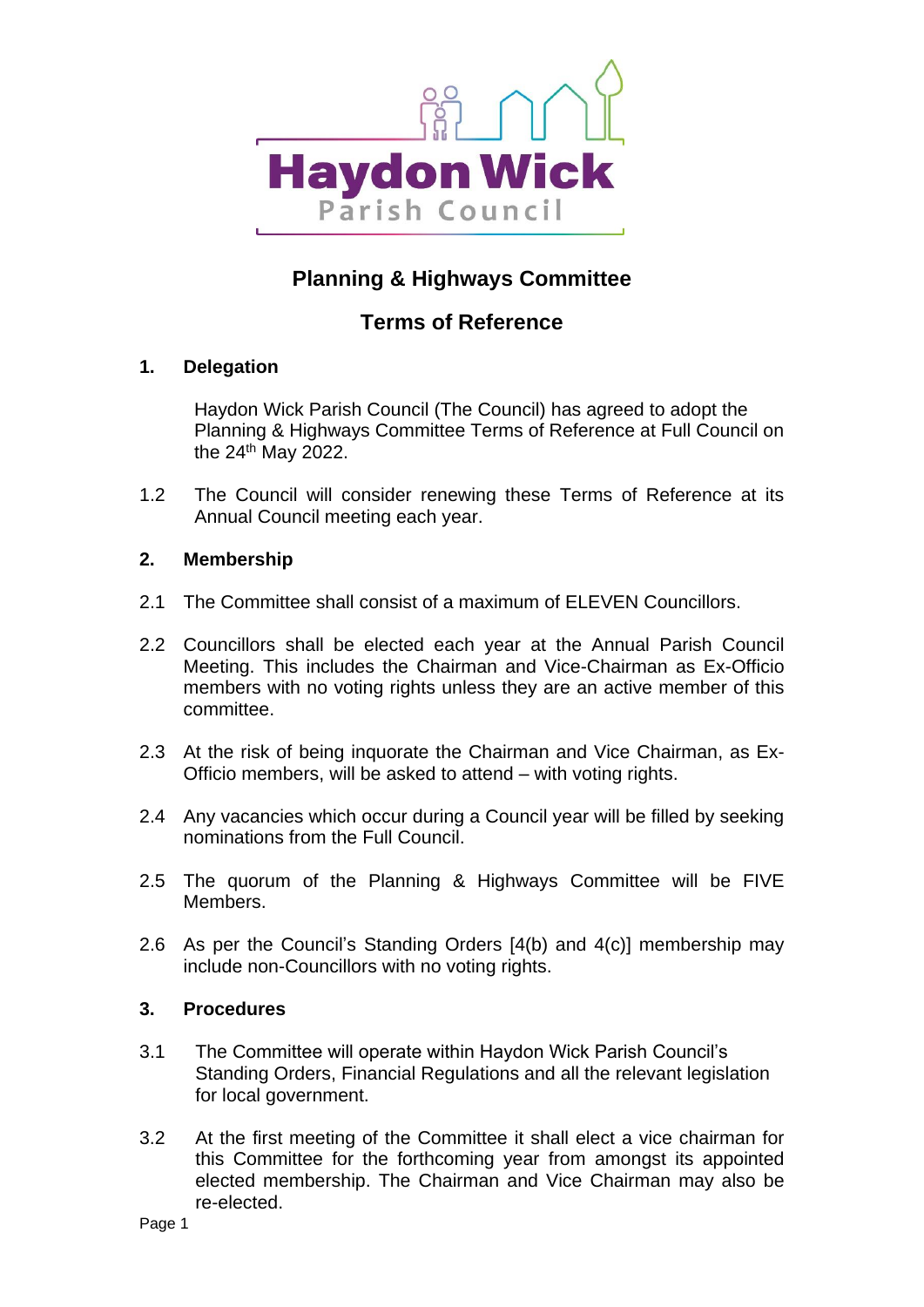- 3.3 The Committee will agree all minutes of meetings to the next appropriate meeting of the Committee.
- 3.4 The Chief Officer/Clerk or appointed and Deputy Clerk to the Council will provide administrative support for the Committee.

#### **4. Meeting Dates**

- 4.1 The schedule of the times and dates of programmed meetings for the year shall be agreed by the Full Council.
- 4.2 The Committee shall meet in the Council Chamber, Council Offices, Thames Avenue, Haydon Wick SN25 1QQ unless otherwise agreed, or blended/remotely, if and when legislation permits.

#### **5. Committee Functions**

The Committee shall:

- 5.1 Act as a Statutory Consultee on behalf of the Council in all planning matters related to the Parish.
- 5.2 Exercise the powers and duties of the Council in respect of the powers conferred to it from time to time under the Town and Country Planning Acts, the Localism Act and the Orders and Regulations made under them.
- 5.3 Decide the Council's responses to consultations on planning applications received from Swindon Borough Council and forward them in writing to that planning authority.
- 5.4 Make recommendations to Swindon Borough Council on statutory and non-statutory planning policy documents.
- 5.5 Select from its membership a person or persons to represent the Council at site meetings, public enquiries and at any planning or highway related group or organisation to represent the Council's previously agreed views.
- 5.6 Consider and act on all other matters that are of a general nature relating to the Town and Country Planning Acts, the Localism Act and related legislation.
- 5.7 Consider the effects of developments on the public transport system.
- 5.8 Ensure careful scrutiny and monitoring shall be undertaken regarding the expansion of commercial activities in or close to residential areas to ensure that noise levels and smells will not be intrusive and that any proposals are not detrimental to the visual amenity of the area.